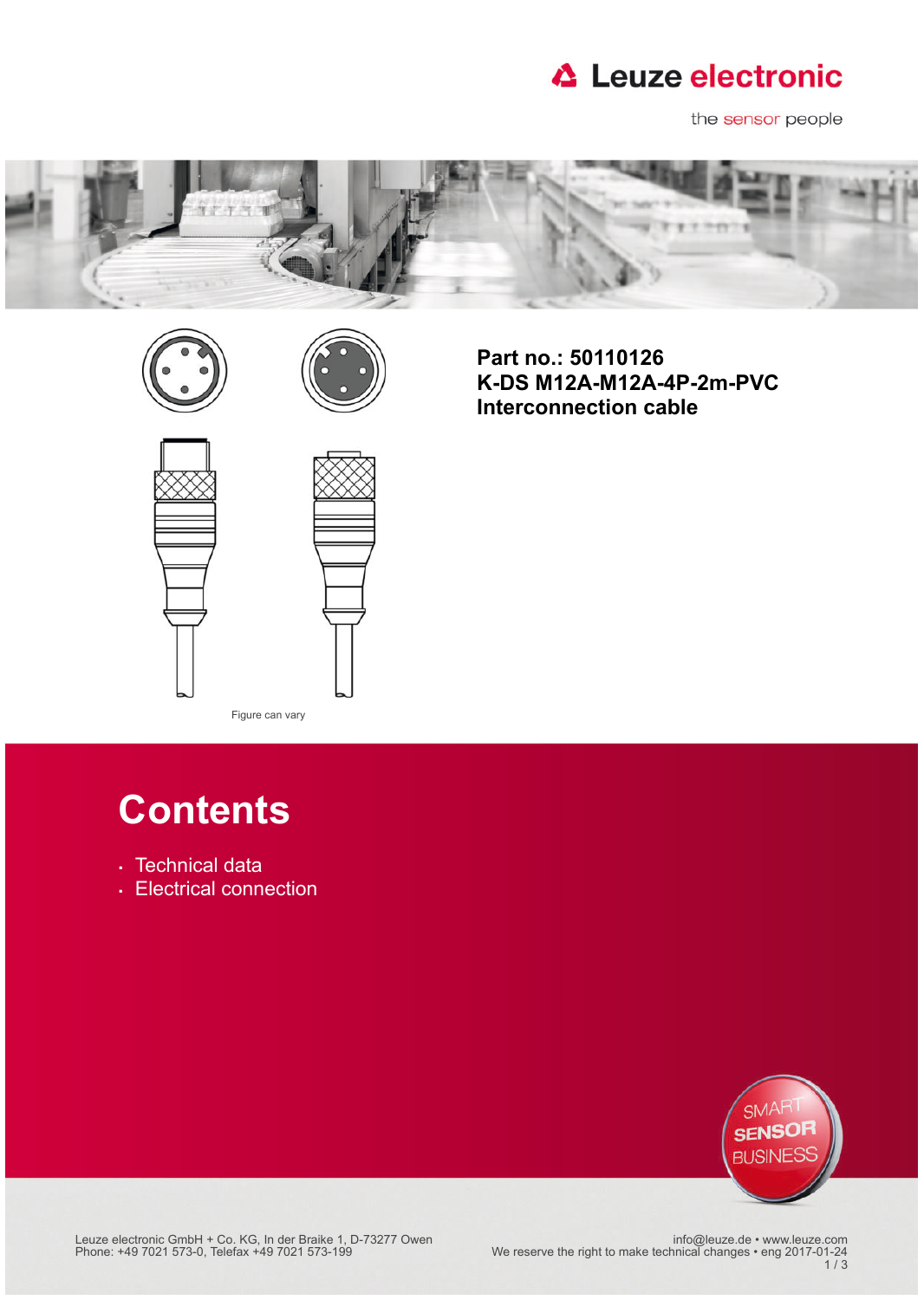### Part no.: 50110126 – K-DS M12A-M12A-4P-2m-PVC – Interconnection cable

#### <span id="page-1-0"></span>**Technical data**

| <b>Connection</b>       |                       |
|-------------------------|-----------------------|
| Number of conductors    | 4 Piece(s)            |
| <b>Connection 1</b>     |                       |
| Type of connection      | Connector             |
| Thread size             | M12                   |
| Type                    | Female                |
| No. of pins             | 4-pin                 |
| Encoding                | A-coded               |
| Design                  | Axial                 |
| <b>Connection 2</b>     |                       |
| Type of connection      | Connector             |
| Thread size             | M12                   |
| Type                    | Male                  |
| No. of pins             | 4-pin                 |
| Encoding                | A-coded               |
| Design                  | Axial                 |
| <b>Cable properties</b> |                       |
| Sheathing color         | <b>Black</b>          |
| Shielded                | <b>No</b>             |
| Cable design            | Interconnection cable |
| Cable length            | 2.000 mm              |
| Sheathing material      | <b>PVC</b>            |
|                         |                       |
| <b>Certifications</b>   |                       |
| Certifications          | UL                    |
|                         |                       |
| <b>Classification</b>   |                       |
| eCl@ss 8.0              | 27279218              |
| eCl@ss 9.0              | 27060311              |

#### <span id="page-1-1"></span>**Electrical connection**

| <b>Connection 1</b> |           |
|---------------------|-----------|
| Type of connection  | Connector |
| Thread size         | M12       |
| Type                | Female    |
| No. of pins         | $4$ -pin  |
| Encoding            | A-coded   |
| Design              | Axial     |

| <b>Connection 2</b> |           |
|---------------------|-----------|
| Type of connection  | Connector |
| Thread size         | M12       |
| Type                | Male      |

ETIM 5.0 EC001855